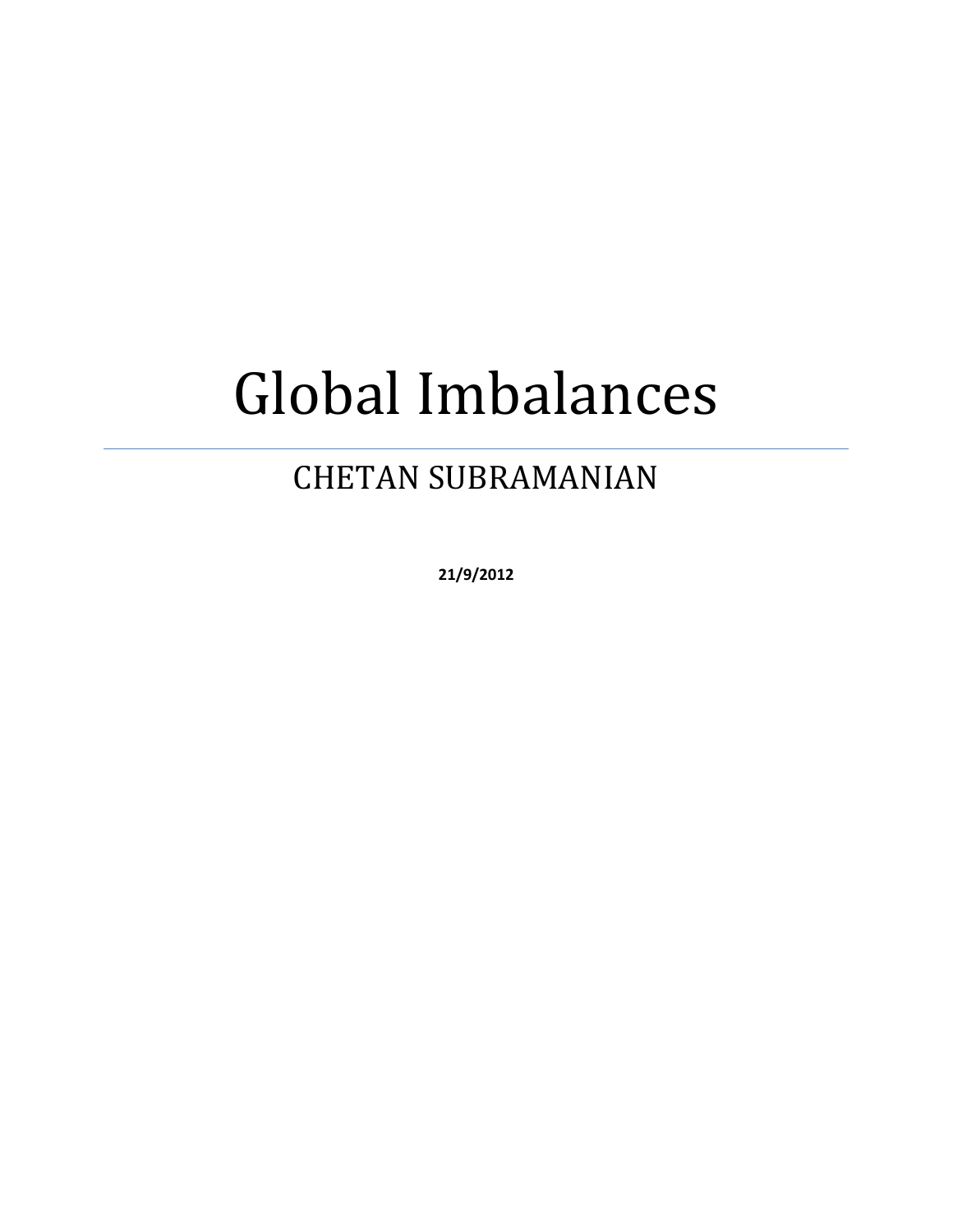#### **Global Imbalances**

The global financial crisis of 2008 has brought the role of global imbalances front and center in the debate on international economic outlook. The presence of large and sustained current account imbalances has led academics and policy makers to ponder over how big a threat these imbalances represent to the global economy. There has been considerable work done on trying to understand the causes of these imbalances, the policy measures needed to correct them and the consequences of these measures to the global economy.

Global imbalances are not new phenomena. Looking at the period from the 80's (Figure 1), we can identify three major phases of global imbalances. In the first phase, during the mid 1980's, the US current account gap reached large proportions of about 1% of world GDP. During this period the counterpart to US deficits were surpluses in Japan and the European Union. It is worth noting that unlike the present period, current account imbalances were largely a feature of the developed economies. The second phase starts in the mid 1990s, with the external deficits of the United States. These deficits were largely driven by the consequences of the East Asian financial crisis of 1997 and the dot-com boom in the United States. The final phase in the 2000's is characterized by the growing surpluses of China and the continued large surpluses from oil and commodity producing countries. By 2008 the combined surpluses of these two groups of countries represented 1.58 percent of world output.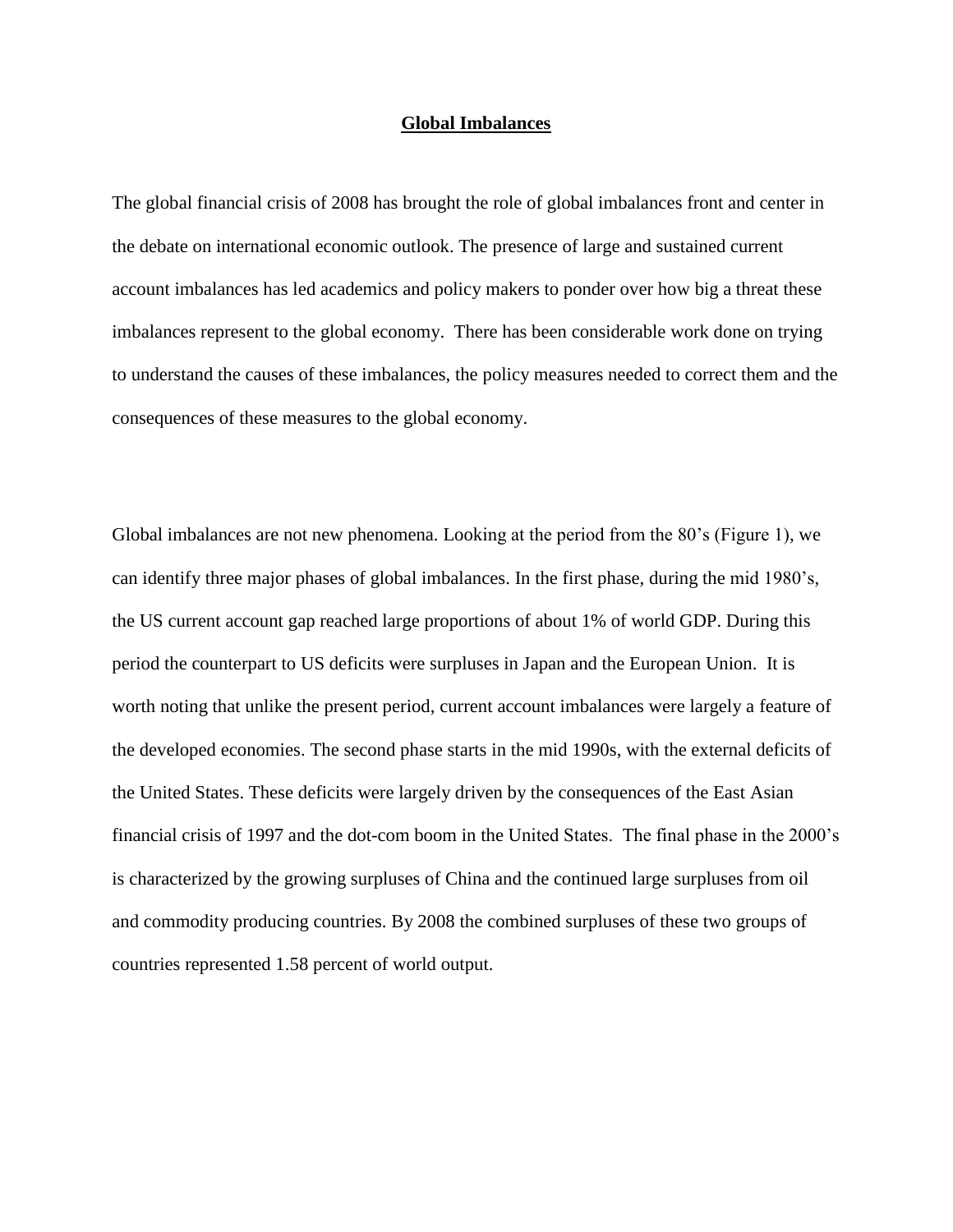During the most recent phase the problem of current account imbalances has spread out to encompass not just the United States and other G7 countries, but a number of European countries, emerging countries and oil producers, thereby becoming a worldwide phenomenon. As pointed out by Serven-Nguyen (2010), two key features distinguish the global imbalances of the 80's from the ones that we have witnessed in the last two decades--Firstly, the magnitude of the imbalances in the 80's was relatively modest compared to what we have witnessed more recently. Secondly, the external deficits of the United States and other advanced countries in the 80's were largely funded by other advanced countries such as Japan and Germany. In contrast the more recent imbalances of the advanced countries have been funded by emerging markets. This means that the most recent phase of global imbalances is characterized by the "Lucas" Paradox," wherein capital flowed from poorer to richer countries. The pre-crises debates largely centered on the sustainability of these current account imbalances and the threats they posed to the global economy.

The broad consensus in the pre-crisis period was that global imbalances were not sustainable. This was because they reflected macroeconomic imbalances such as exchange rate misalignment among major countries, low savings rates and widened fiscal deficits of current account deficit countries. The correction of these imbalances would necessitate a US current account adjustment, reversal of capital and a major depreciation of the dollar. The general consensus among proponents of this view was that the magnitude of the exchange rate and trade adjustment required was significant and the global economy would be subject to a hard landing.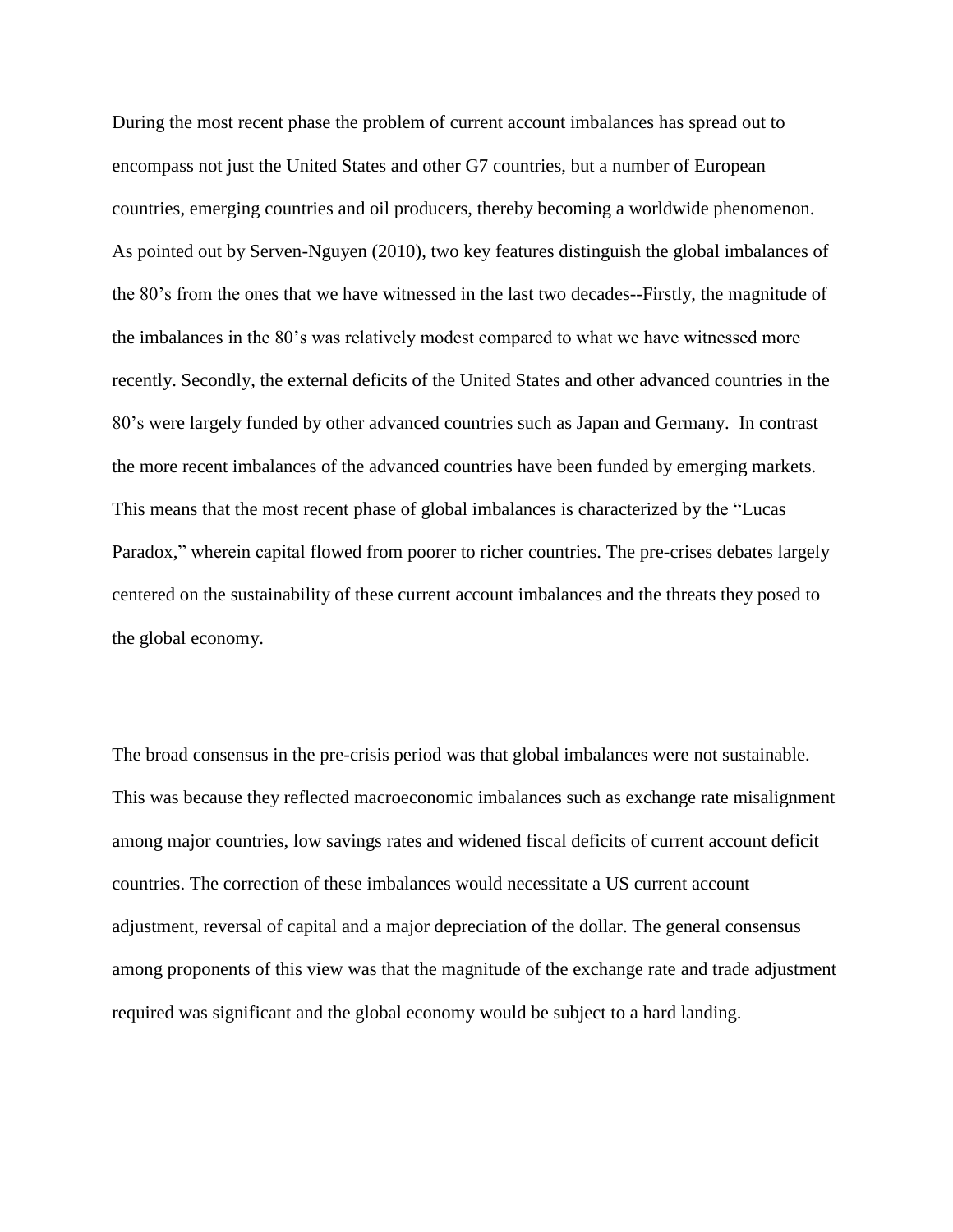#### **Global imbalances and the crises?**

In the wake of the crises, a number of authors have argued that global imbalances were perhaps the single largest contributing factor to the crises and therefore its elimination should be made a global priority. However, the link between global imbalances and crises is tenuous at best and must be treated with some degree of caution.

According to a prominent view, the "global savings glut" arising in emerging markets depressed world interest rates (Figure 2) and led to the formation of the asset price bubble that triggered the financial market crises. However critics have pointed out that the real interest rate is determined by global savings and investment and not the pattern of its geographical distribution. In other words a given world real interest rate is equally consistent with large, small, or the absence of any current account imbalances.

Further, the pre-crises fear that the large external deficits in the United States would make it vulnerable to a sudden reversal in capital flows never really materialized In fact, the worse things became, the more domestic and foreign investors ran for cover to the United States. Treasuries and (contrary to expectations) the US dollar appreciated. During the crisis net capital inflows to the United States were a stabilizing rather than a destabilizing force.

Borio and Disyatat (2011) in an excellent analysis point out that the geographical break down of capital inflows into the United States in the run up to the crises is hardly consistent with the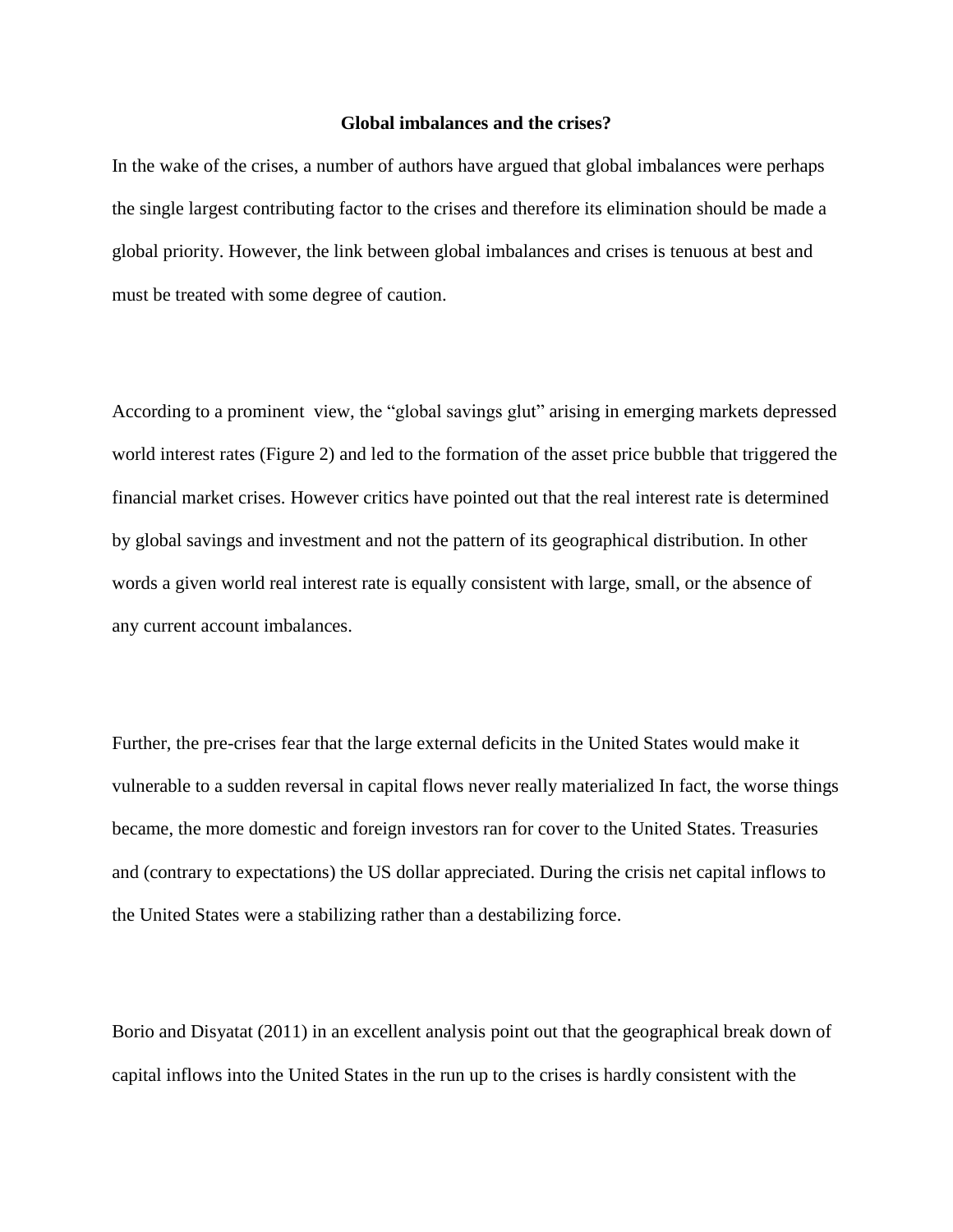―savings glut‖ view. Figure 3 shows that the most important source of capital into the United States was Europe and not emerging markets. Of this a majority of it came from the United Kingdom, which was a country that ran current account deficits and the rest came from the Euro area, whose current account was roughly in balance. The inflows from Europe far exceeded the inflows from China, Japan, and the Middle East and OPEC countries.

The weak link between net capital flows and the global financial crises has led a number of authors to look at gross instead of net positions and flows. There is a growing consensus that dangerous levels of gross assets can build up even in the absence of any net international flows and it is these flows which eventually set off the financial turmoil. Gross flows have risen from about 10% of world GDP in 1988 to over 30% in 2007 (Figure 4).

Broner, Didier, Erce, and Schmukler (2011) document both gross capital inflows (CIF) and gross capital outflows (COD) for the period 1970– 2009 for 103 countries. The analysis finds that over the past four decades, the volatility of gross capital flows (CIF and COD) has been large and increasing (Table 1). Importantly, the volatility of net capital flows is much lower than volatility of gross capital flows. This reflects the increasingly positive correlation between CIF and COD. Second, they find that gross capital flows are procyclical: During expansions foreign agents increase their purchases of domestic assets and domestic agents increase their purchases of foreign assets. During crises, especially severe ones, both CIF and COD decline, though CIF tends to fall more.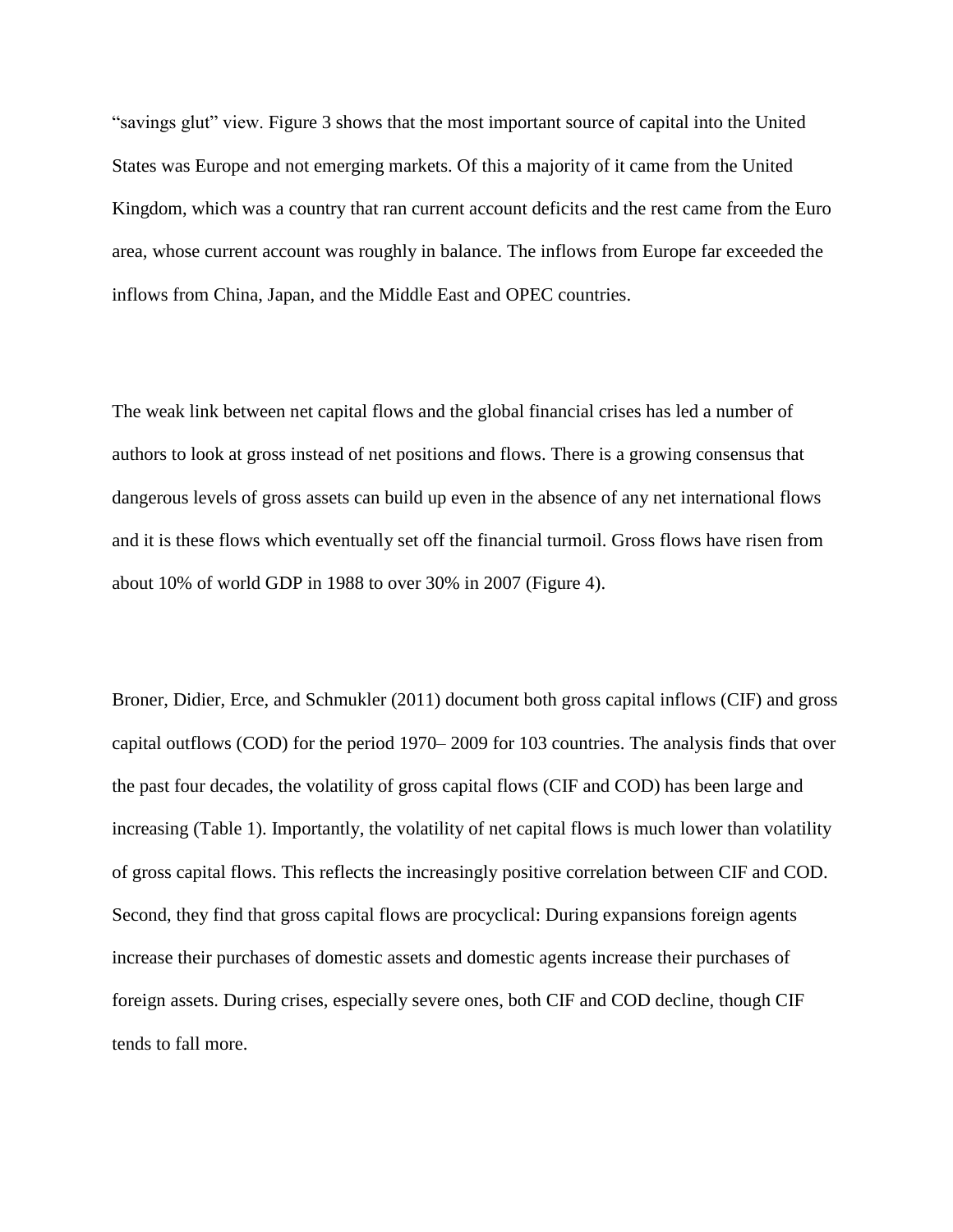These findings are quite consistent with Borio and Disyatat (2011), who find that while net capital inflows (current account balances) remained relatively stable in 2008, gross capital inflows and outflows simply collapsed during this period (Figure 5). It was the collapse of these gross flows that essentially triggered the crises. It is also worth emphasizing that much of the drop of these gross flows were largely between the United States and Europe and not between the United States and emerging markets. The inflows from China, Japan and other emerging markets continued during this period and if anything, helped stabilize the overall environment.

Obstfeld (2012) points out that the emerging-market economies have not yet amassed stocks of gross external assets and liabilities compared to those of the richer countries. Figure 6 provides a head-to-head comparison of these two country groups' average asset external exposures (calculated with relative GDP weights). However he cautions that once a threshold level of financial integration is achieved, gross position buildups in emerging markets would be comparable to those exhibited by developed countries. The balance sheets of these countries would then be exposed to huge counterparty risk and leverage, thus increasing their vulnerability to crises.

Gourinchas (2012)' also argues along the same lines by focusing on gross capital flows or positions (instead of net). He takes the argument on gross flows a step further by advocating that one ought to focus on the liquidity of the gross assets and liabilities—not just the magnitudes. He points out that a mismatch between short term liabilities that need to be rolled over and a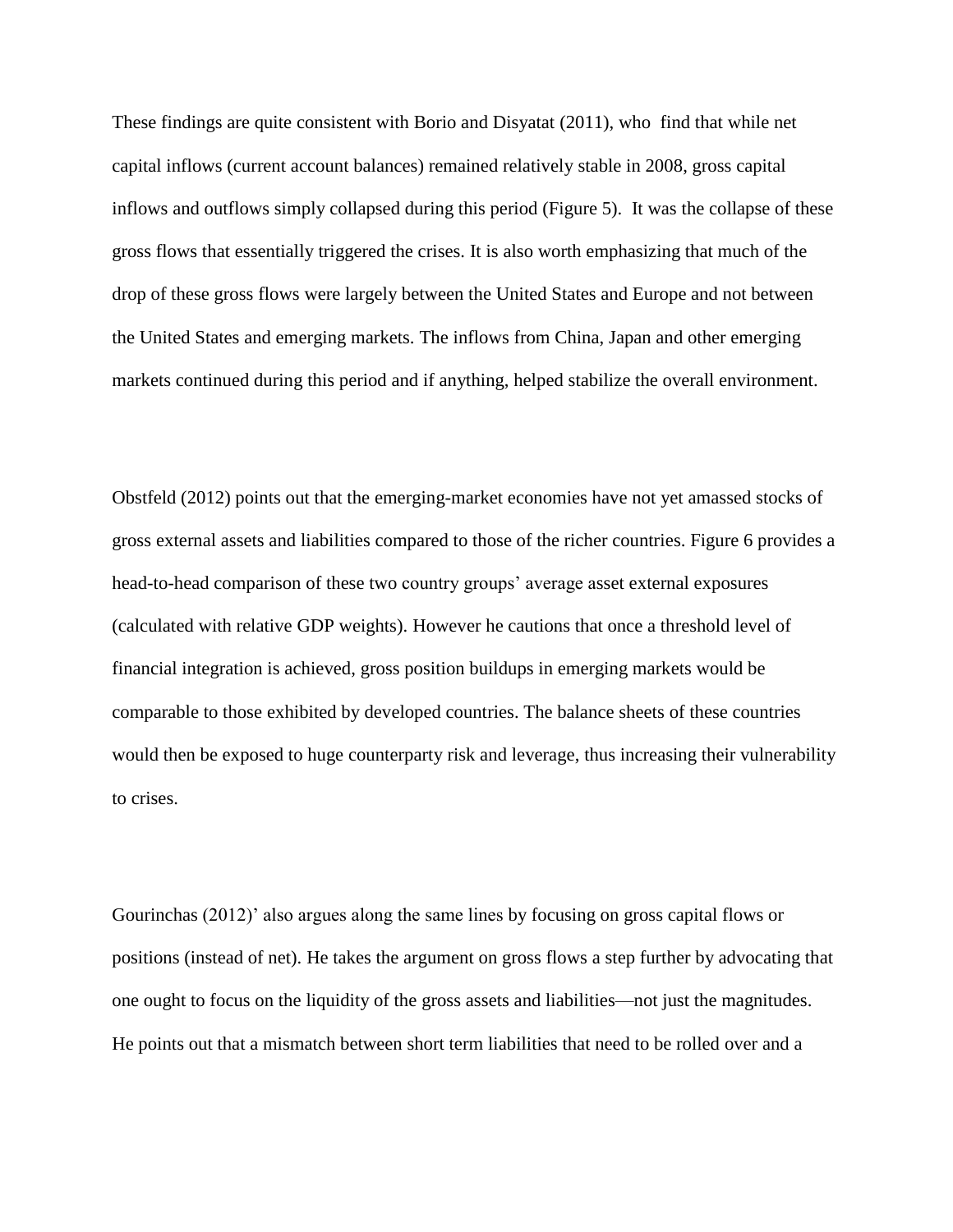country's pledgeble assets could lead to "liquidity imbalances" making a country financially vulnerable.

Acharya and Schnabl (2010) offer a classic study of how such liquidity imbalances triggered off the crises. Surplus countries such as Germany, Japan and Netherlands as well as banks in deficit countries such as United Kingdom generated large gross positions by selling short-term asset back commercial paper (ABCP) to risk-averse investors, predominantly US money market funds, and investing the proceeds primarily in long-term US assets. As a negative shock hit the US economy, banks in both surplus and deficit countries experienced difficulties in rolling over ABCP which helped kick off the global crises in August 2007. It is important to emphasize that this channel would be overlooked if one were to focus on only net capital inflows.

The last few years have demonstrated that liquidity, particularly in times of stress, can freeze up in a hurry and the fact that a country has had access to funds in the past is no guarantee that it will continue to have that access in the future. The point again being that careful attention should be paid to the pattern of gross flows as net flows would not reflect these vulnerabilities.

#### **Policy Implications**

The period since the crises has seen the global economy characterized by a dual pattern of growth. On the one hand, the advanced economies that were worst hit by the crises have had a very sluggish recovery. This is in contrast to the emerging markets which have been quick to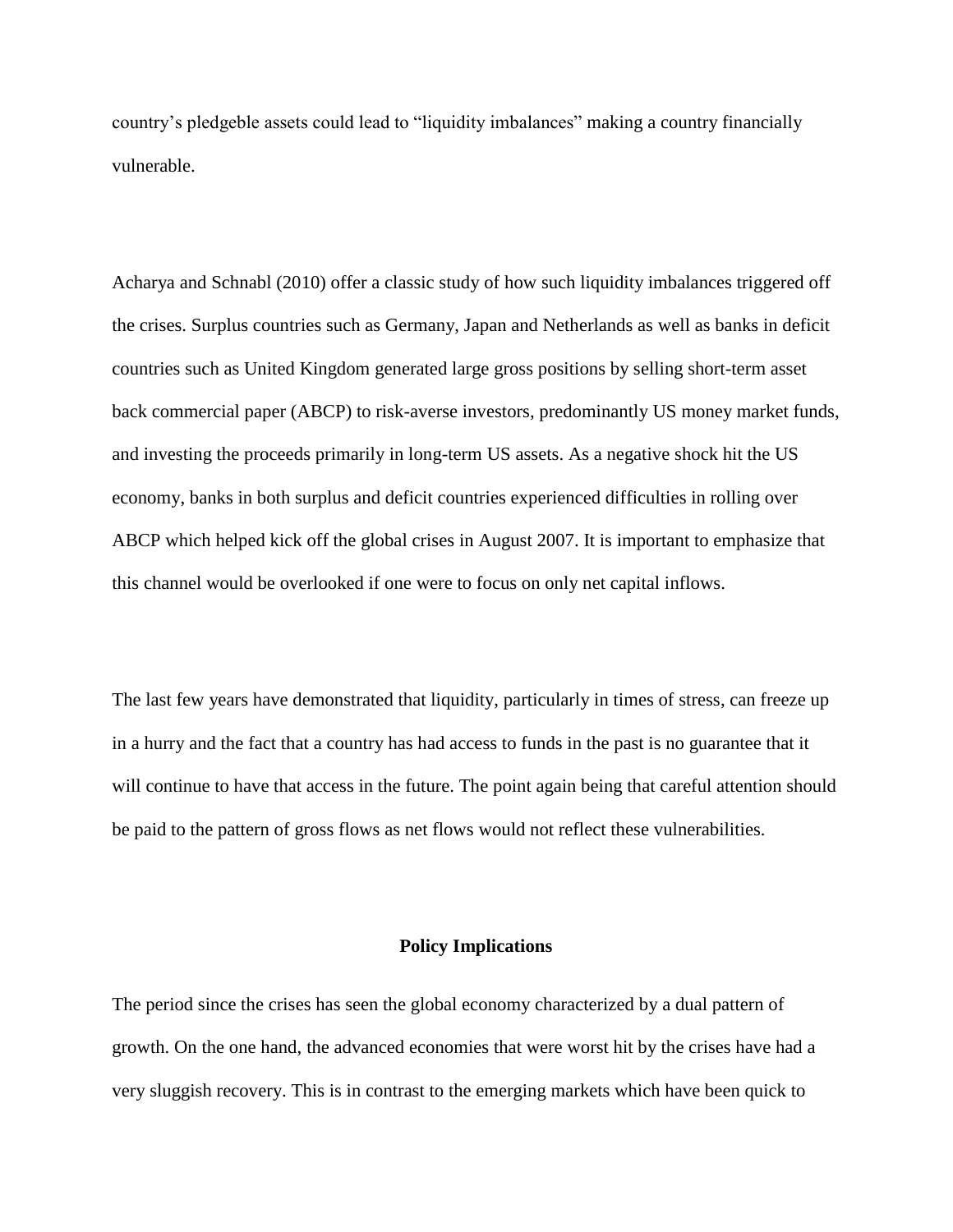rebound and have exhibited robust growth rates. Monetary policy on the other hand has been resolutely expansionary in the advanced economies. The differential patterns of growth and the record low interest rates have induced large capital inflows into emerging markets. Taylor (2012) points out that there is growing evidence to suggest that in order to prevent the resultant appreciation of the exchange rates, central banks in emerging markets tend to hold their interest rates lower than what would be appropriate for domestic stability. Such a policy makes these countries financially vulnerable and poses a risk to global stability. Borio and Disyatat (2011) suggest that such spillovers and externalities associated with monetary policy in individual countries call for some form of policy coordination.

Central banks also ought to rethink how they should respond to potential asset price bubbles. Conventional wisdom suggests that monetary policy should not target asset prices as there could be unintended consequences for inflation and growth. However this issue needs to be re-visited. The run up to the GFC was characterized by low and stable inflation and robust growth--the so called "great moderation." Perhaps one needs to focus on maintaining financial stability in addition to inflation and growth stability. Research must focus on the trade-offs that might arise between these objectives. Another area of focus for researchers and policy makers should be to develop tools to assess whether credit bubbles are developing.

Shortage of liquid assets continues to plague the global economic system. The crisis if anything has exacerbated the problem. Emerging markets in their quest for safe assets continue accumulating large amount of international reserves thereby posing a threat to financial stability.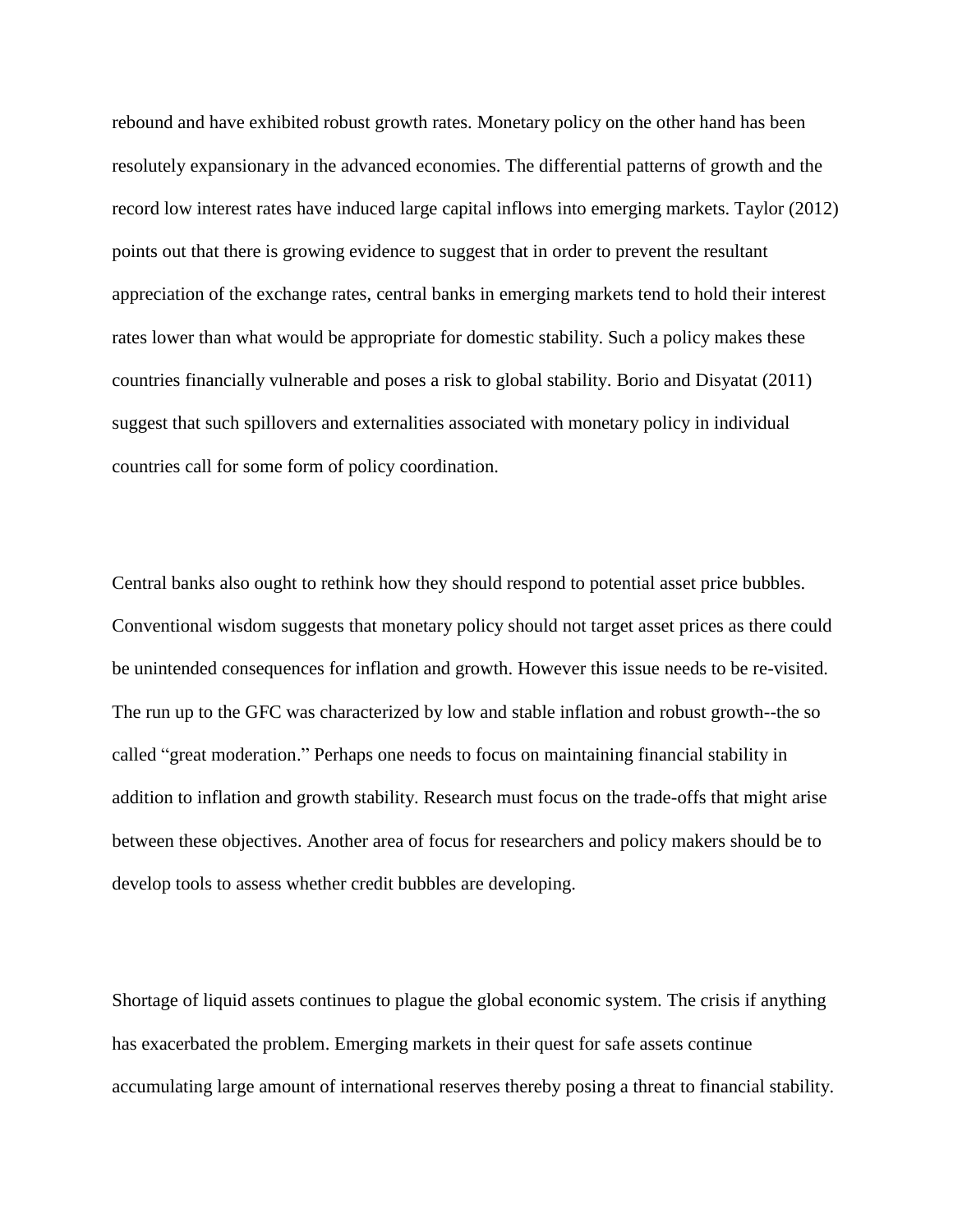As Gourinchas (2011) points out, the resolution of these so called global liquidity imbalances, which was at the heart of the crisis, is far more important than the consolidation of current account imbalances. In this regard, the systematic use of central bank swap lines and multilateral provision of liquidity under IMF supervision are all steps in the right direction.

One of the root causes of financial crises is that liabilities are often funded by short term debt instruments. These transactions carry counterparty risk and are therefore a threat to global stability. Rogoff (2011) makes the interesting point that government policy actually incentivizes the appetite for debt. Tax systems in many countries favor debt over equity. Central banks have often bailed out debt far more aggressively than equity. Perhaps reducing the reliance on debt and increasing the share of liabilities funded by equity might make the financial system more resilient. Interestingly, the prevalence of equity liabilities is quite marked in India, where government policies and financial market reforms after 1991 heavily favored inward equity investments, but discouraged borrowing via bank deposits or bond issuance. This feature provided a natural cushion against economic shocks and did not provoke an external debt crisis in 2008.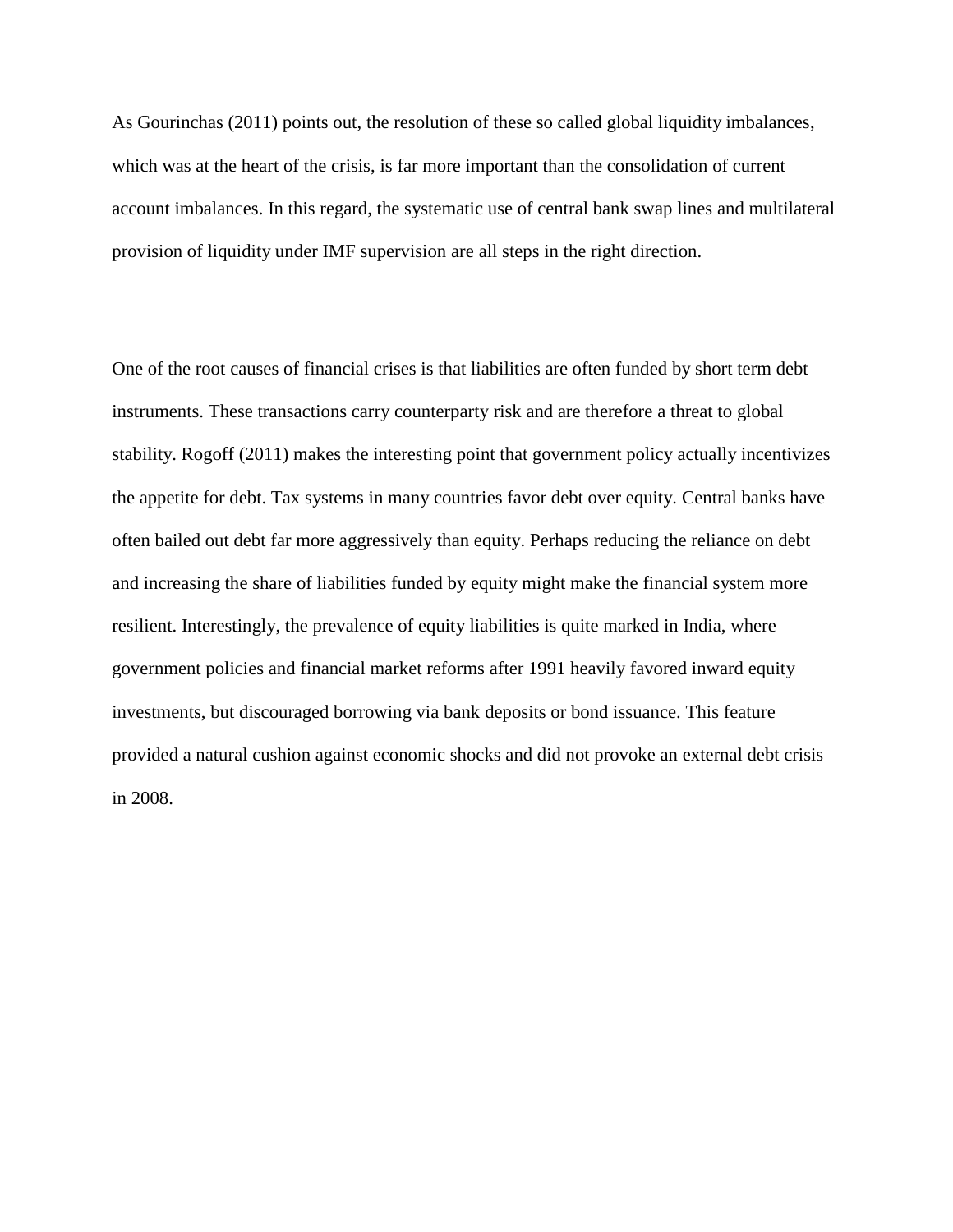

Figure 1 Current Account Imbalances as a percentage of world GDP

Source: Serven-Nguyen (2010)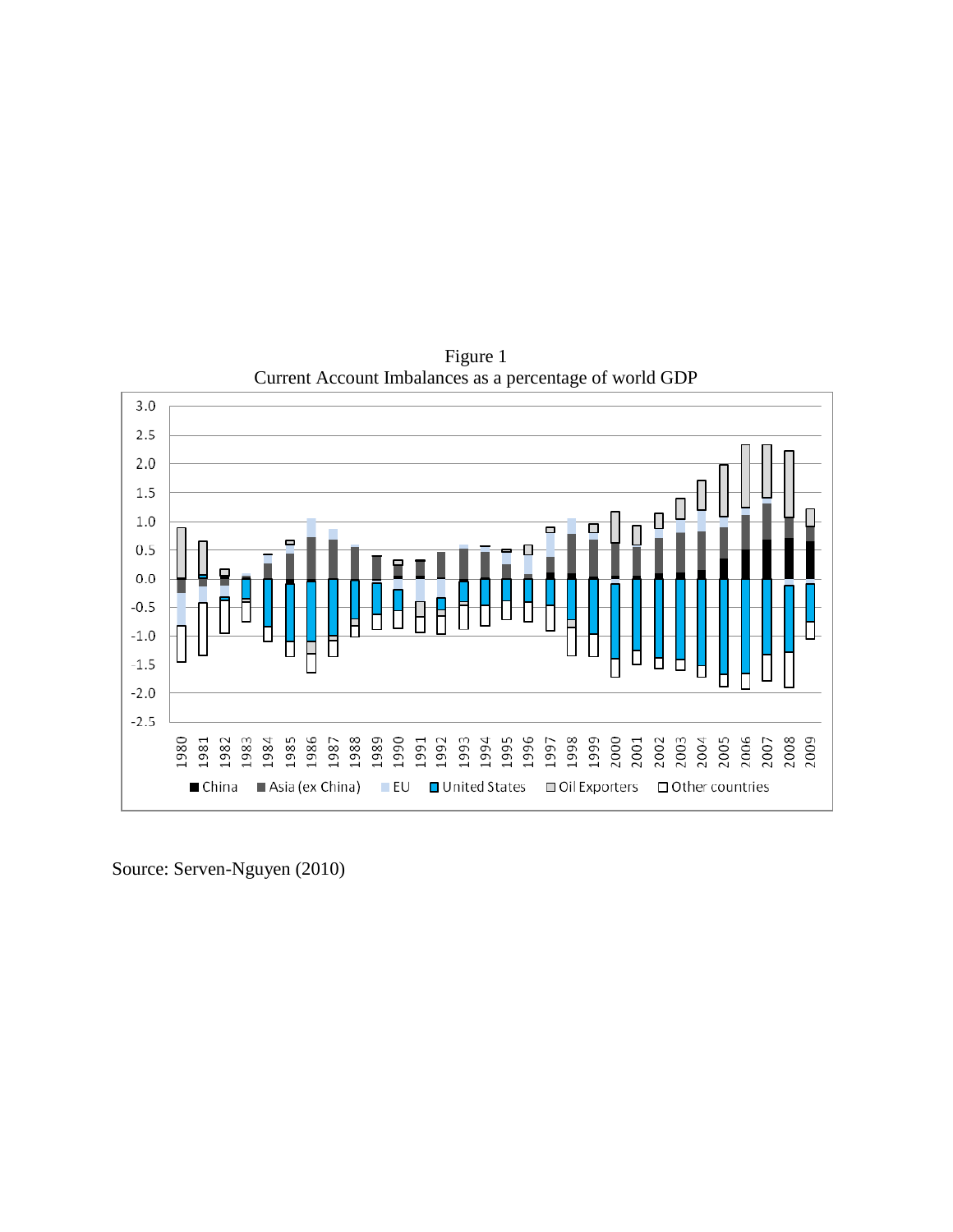

Figure 2 Real interest rate on Public debt: Long term (10 years) short term (3 months)

Source: Serven-Nguyen (2010)

# Figure 3

Gross Capital Inflows into the US by region as a percentage of US GDP

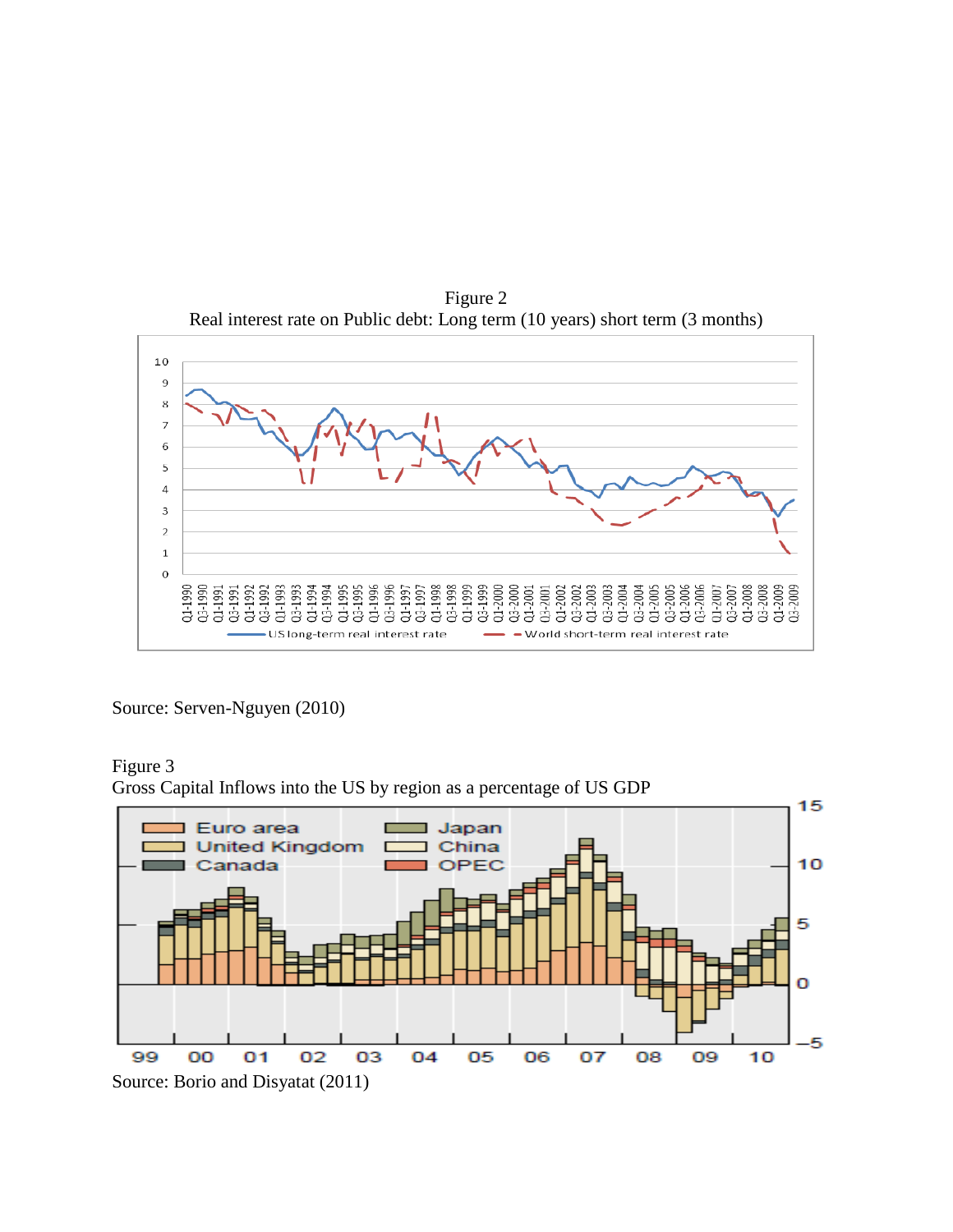Figure 4 Gross capital flows as a percentage of world GDP



<sup>1</sup> Gross flows equals sum of inflows and outflows of direct, portfolio and other investments. <sup>2</sup> Australia, Canada, Denmark, the euro area, Japan, New Zealand, Sweden, the United Kingdom and the United States. <sup>3</sup> Algeria, Angola, Azerbaijan, Bahrain, Democratic Republic of Congo, Ecuador, Equatorial Guinea, Gabon, Iran, Kazakhstan, Kuwait, Libya, Nigeria, Norway, Oman, Qatar, Russia, Saudi Arabia, Sudan, Syrian Arabic Republic, Trinidad and Tobago, the United Arab Emirates, Venezuela and Yemen. 4 China, Chinese Taipei, India, Indonesia, Korea, Malaysia, the Philippines, Singapore, Thailand and the 20 smaller Asian countries. <sup>5</sup> Bulgaria, the Czech Republic, Estonia, Hungary, Latvia, Lithuania, Poland, Romania, Slovakia and Slovenia.

# Source: Borio and Disyatat (2011)

## Figure 5

Gross Capital flows into US and Current Account as percentage of GDP



Source: Borio and Disyatat (2011)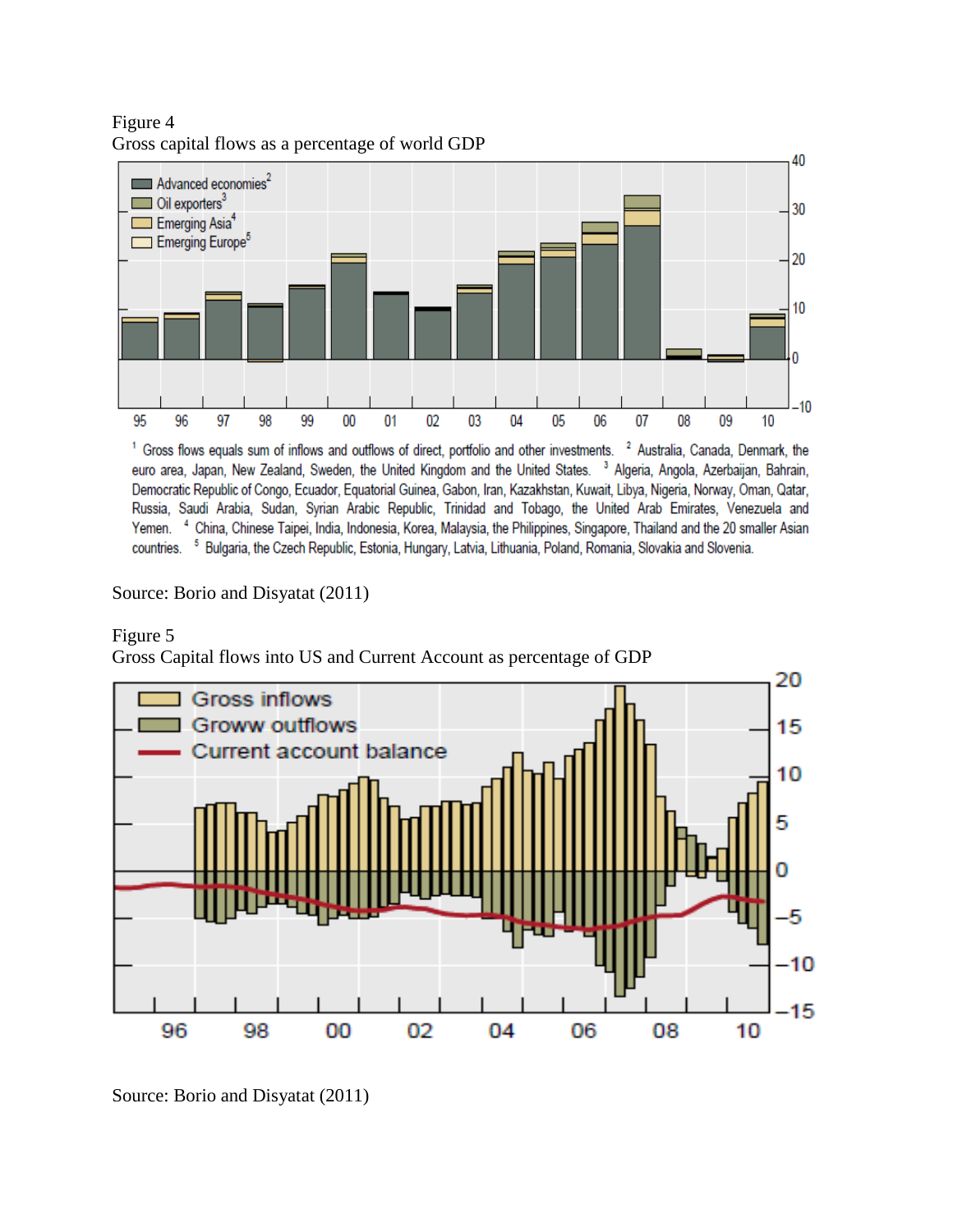Figure 6 Average of Gross Assets and Liabilities as a ratio of GDP



Source: Obstfeld (2012)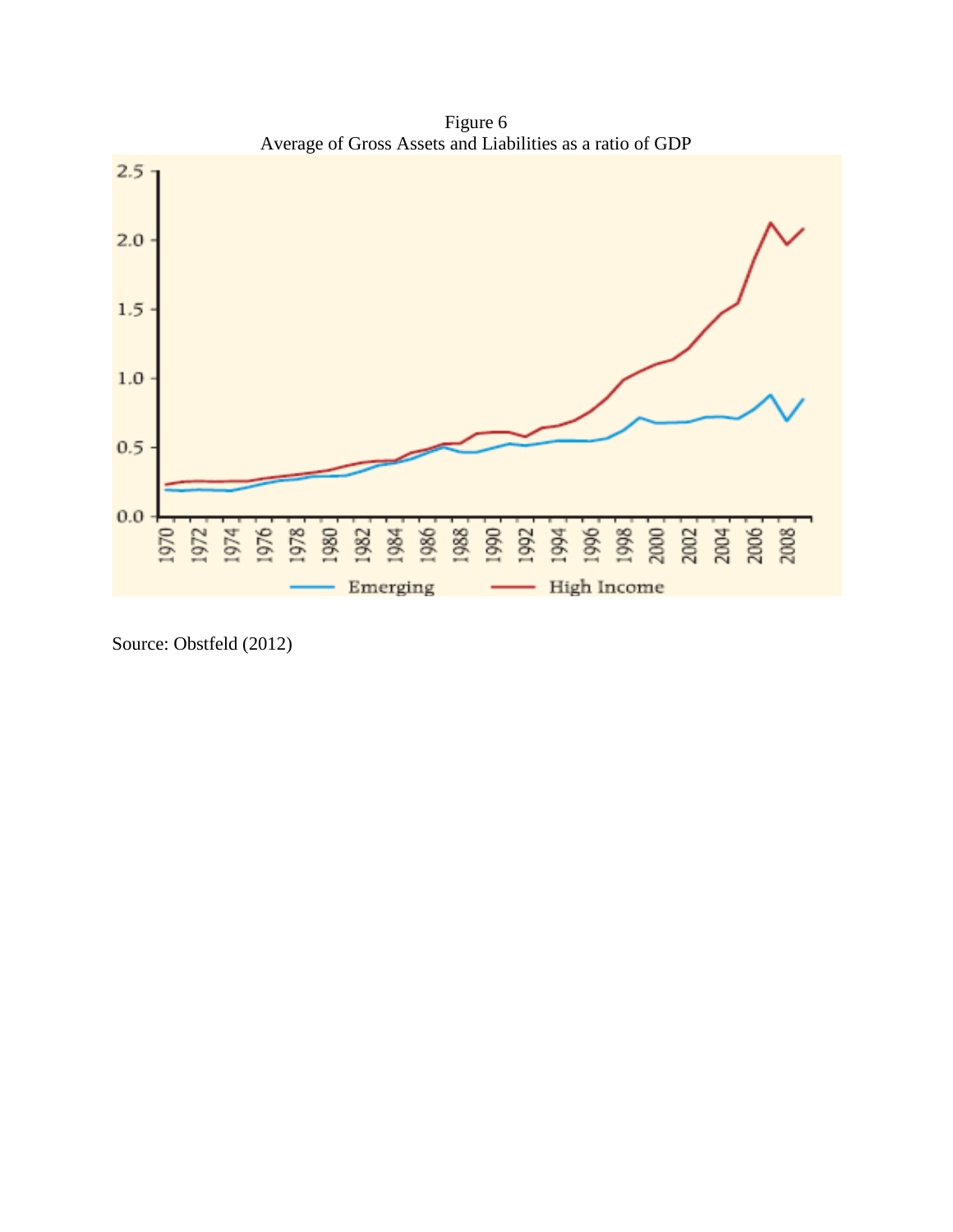|                                           | <b>High-Income</b><br><b>Countries</b> |           | Middle-Income<br>Countries |           | Low-Income<br>Countries |           |
|-------------------------------------------|----------------------------------------|-----------|----------------------------|-----------|-------------------------|-----------|
|                                           | Median                                 | Median    | Median                     | Median    | Median                  | Median    |
|                                           | Average                                | Std. Dev. | Average                    | Std. Dev. | Average                 | Std. Dev. |
| Net Capital Flows (CIF - COD)             | 0.64                                   | 3.92      | 1.29                       | 5.62      | 2.08                    | 5.51      |
| 1970s                                     | 1.64                                   | 2.41      | 3.37                       | 3.94      | 3.54                    | 3.09      |
| 1980s                                     | 1.42                                   | 2.71      | 0.39                       | 5.56      | 2.71                    | 4.11      |
| 1990s                                     | 0.87                                   | 2.79      | 0.82                       | 4.23      | 1.28                    | 4.18      |
| 2000s                                     | $-0.18$                                | 3.60      | 1.90                       | 3.94      | 0.56                    | 4.37      |
| Total Gross Capital Flows (CIF + COD)     | 17.67                                  | 15.49     | 9.31                       | 10.01     | 6.97                    | 7.17      |
| 1970s                                     | 9.50                                   | 3.62      | 7.01                       | 5.27      | 7.92                    | 2.75      |
| 1980s                                     | 9.10                                   | 6.16      | 1.96                       | 5.95      | 4.86                    | 3.90      |
| 1990s                                     | 13.56                                  | 9.39      | 7.80                       | 5.60      | 7.21                    | 5.56      |
| 2000s                                     | 32.65                                  | 16.70     | 15.06                      | 8.48      | 8.41                    | 6.21      |
| Capital Inflows by Foreign Agents (CIF)   | 8.89                                   | 7.81      | 4.83                       | 6.06      | 4.07                    | 5.21      |
| 1970s                                     | 4.73                                   | 2.66      | 5.08                       | 3.07      | 5.62                    | 2.29      |
| 1980s                                     | 4.79                                   | 3.47      | 0.83                       | 4.03      | 3.99                    | 3.37      |
| 1990s                                     | 7.00                                   | 5.54      | 3.96                       | 4.12      | 4.43                    | 4.16      |
| 2000s                                     | 15.16                                  | 9.16      | 5.58                       | 4.96      | 4.22                    | 3.93      |
| Capital Outflows by Domestic Agents (COD) | 8.33                                   | 8.05      | 3.78                       | 5.10      | 2.87                    | 3.87      |
| 1970s                                     | 3.43                                   | 2.29      | 3.34                       | 2.96      | 2.07                    | 1.77      |
| 1980s                                     | 3.78                                   | 3.09      | 1.40                       | 2.71      | 0.54                    | 2.06      |
| 1990s                                     | 6.56                                   | 5.32      | 2.80                       | 3.32      | 2.54                    | 3.03      |
| 2000s                                     | 17.71                                  | 8.13      | 6.44                       | 4.86      | 3.73                    | 3.35      |
| No. of Countries                          | 39                                     |           | 26                         |           | 38                      |           |

Table 1 **Capital Flows: Summary Statistics** 

The table shows summary statistics of capital flows by both foreign and domestic agents as well as net capital flows and total gross capital flows. The median value of country averages and of country standard deviations of capital flows over trend GDP are shown. The sample period is from 1970 to 2009.

Source: Broner, Didier, Erce, and Schmukler (2011)